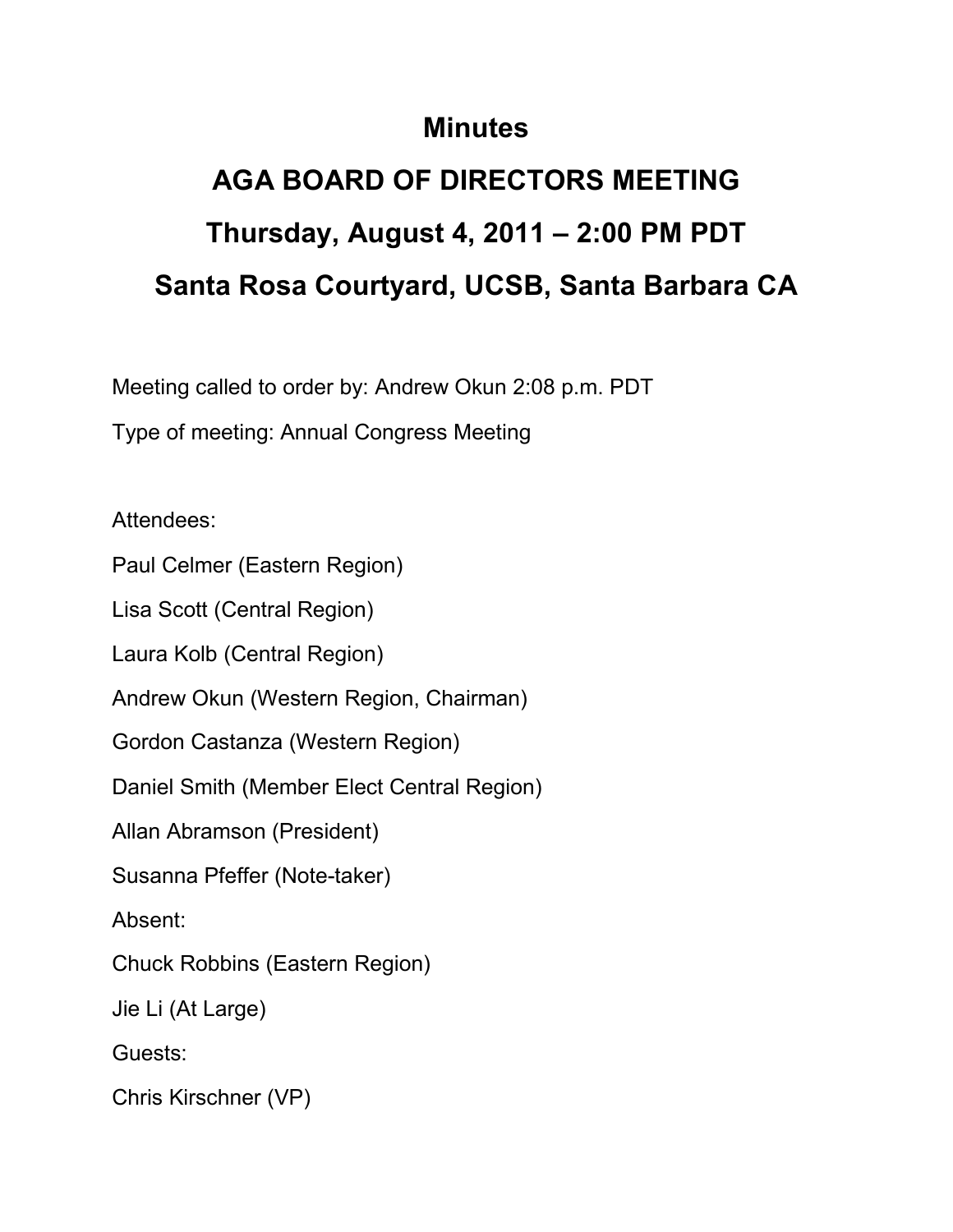Andrew Jackson (VP)

Chris Garlock (VP)

Terry Benson (American Go Foundation President)

Mike Malveaux

Ke Lu

Paul Barchilon

Eric Jankowski

Todd Blatt

Les Lanphear

Winston Jen

Larry Gross

Fritz Balwit

Matt Mallory

None Redmond

Steve Colburn

Roy Lash

Mike Lash

1. Requests for new business:

Approval of minutes

[Abramson] TAP proposal

[Mike Lash] Discussion of better benefits/services for members (if have time)

2. Minutes from previous meeting, July 6, 2011. Castanza moved, Kolb seconded. Passed.

3. President's report. Item 1 – Virtual Office.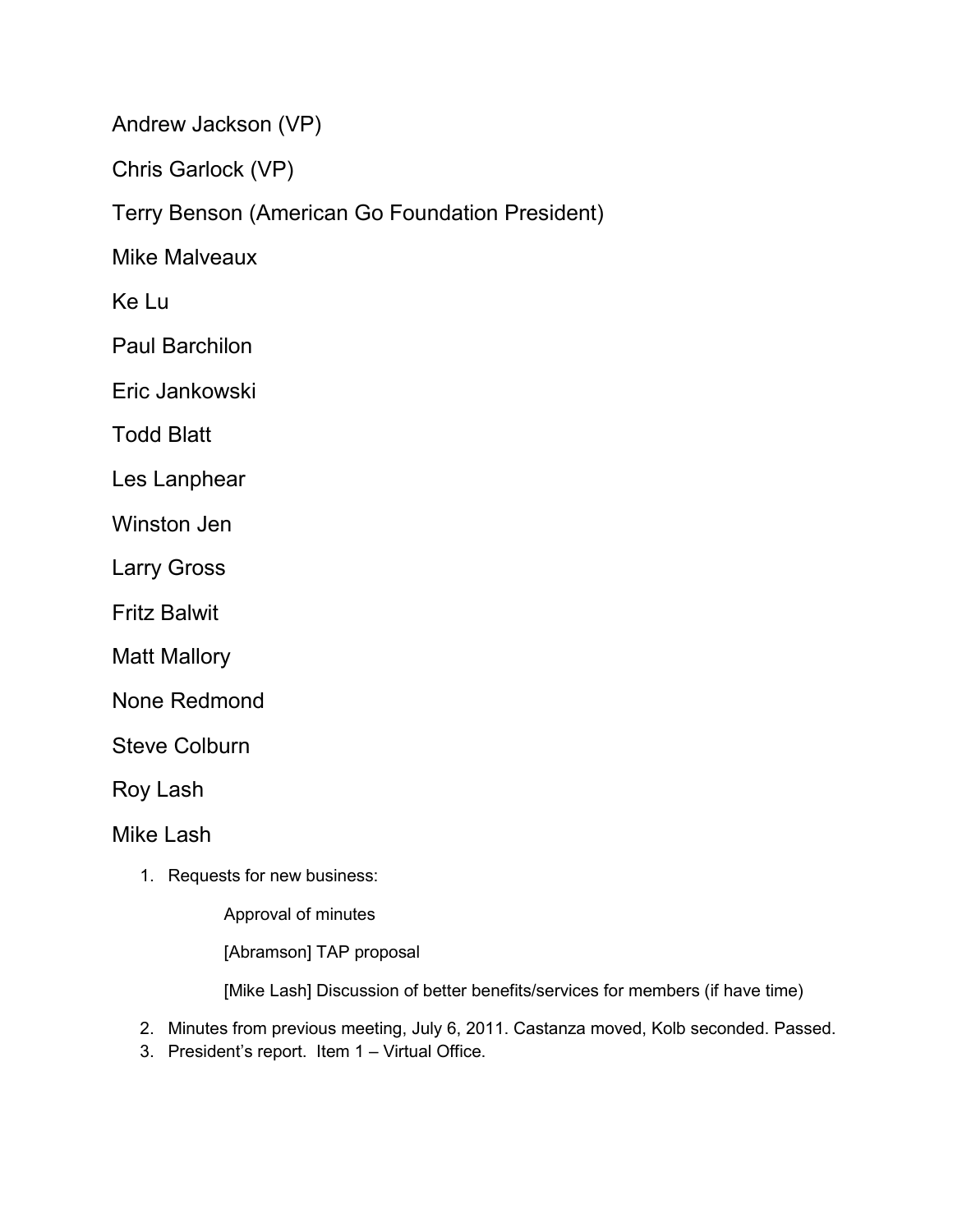[Abramson] Reviewed budget looking for cost reduction. Administrative service in NYC. Number of hours servicing PO box now is 4-5/month - \$1200/year – the telephone does not ring, so we can make it online. We need to have #, but don't need to have it on webpage.

 Virtual office option. Two companies – will maintain/check mail box, scan envelopes (plus the contents if requested), send scanned items electronically for review (hard copies if requested); Option  $#1 = $15/m$  onth, option  $#2 = $30/m$  onth. (In the case of option two, some key AGA people live near the company.)

The mail box options have street addresses, so can be used for bank accounts.

 For legal correspondence, we have an official AGA PO Box; for day-to-day contact, all other correspondence, we can have another address. The legal PO Box has to be in New York or AGA would need to reincorporate

 Option one, 4 person staff, no BBB complaints, less expensive; Option #2 is in Seattle, 20 person staff, no BBB complaints, more expensive plus per piece fees (if greater than  $=20/mol$ 

 [Castanza]: Prefer Earth Class Mail, option 2, don't mind \$30 per month (they have a longer track record, better response to economic conditions).

Group consensus: Earth Class Mail

4. President's Report Item 2 – Pro System

[Okun] Korea Baduk Association ambassador Kim Myung Wan 8p (who lives in Los Angeles) has proposed a system of American professional certification, which KBA will sponsor by helping to select new pros. American certified pros will have rights to play in pro tournaments in Korea.

[Abramson] KBA to provide \$10,000 to run face-to-face tournament – 5-7 days – prefer intensive, open but no conditions imposed – Kim Myung Wan 9p will referee to judge quality of players – in next 2-4 weeks Allan will consult with others in AGA including strong players before moving to more specific proposal.

 [Okun]-Kim Myung Wan thinks our young players are in better position to start now than young Koreans were when their pro system was started. There is no prize money right now, but one has to start with certification. One to two to be named each year – KBA anticipates continuing to support financially in future years.

 [Okun] The board should take supportive action at this meeting so Kim Myung Wan can report our decision.

[Abramson] We will try to keep venue costs low and help subsidize participants' costs.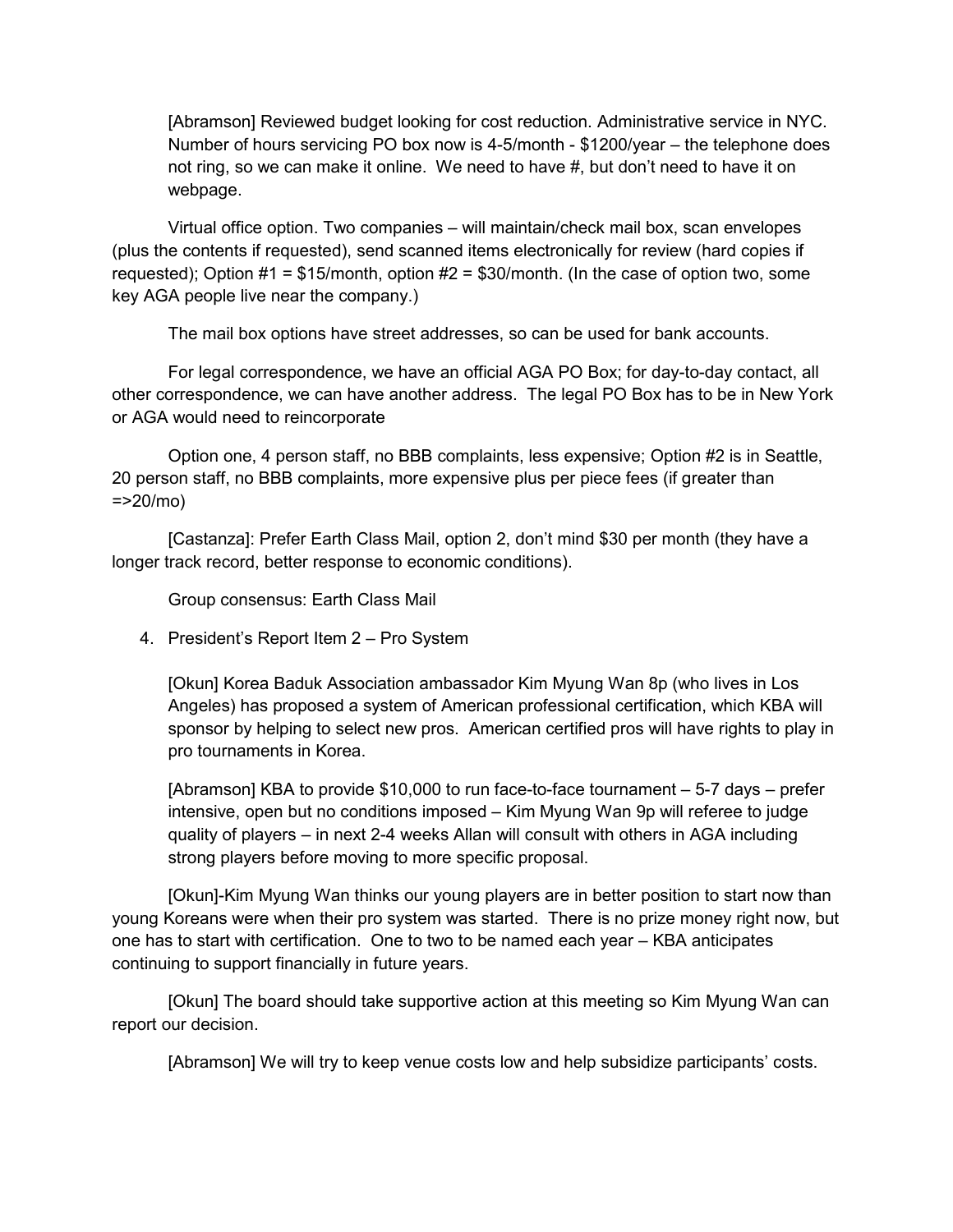[Mike (?Lash)]: Will there be regional qualifiers? [Abramson] Not yet but the pro tournament will be open, so don't need qualifiers. [Question] Can we use US Open? [Okun] It should not be during congress, the is too much going on. [Question] Will green card holders be eligible?

[Abramson] Probably not – We should restrict it to citizens to prevent influx of Asian players looking for easier certification

[Castanza] Tacoma Go Club will volunteer to hold first of these tournaments

[Kirschner] The Seattle Go Center may also bid on a regional qualifier.

[Colburn] Impact changes for Americans to go overseas for tournaments?

 [Not sure but I believe someone answered it would not, since pros going overseas would do so on their own dime.]

 [Not sure] Another idea for pro test is to attach it to go congress, making a 2-week congress.

[Celmer] Teaching/teaching history/interest in teaching as criteria? Should give back to AGA and community

[Abramson – is this correct. I didn't think you agreed.] agree, but there are implications. American/Canadian pros get \$2000 fee for congress – if we add 30 pros, breaks congress bank – Could we use community contribution as way to decide who gets pro fee? Needs more discussion – email Allan.

 [Abramson] Canada and Mexico would be included – Mexico has recently shown inclination to participate more in North American events

Motion to instruct Allan to accept KBA offer and draft plan of action - Scott moves, Castanza seconds – passes unanimously.

5. [Okun] We received an offer of 80 boards, 15 sets of nice bowls for Congress from anonymous LA person, who wanted a receipt for tax purposes. If we couldn't, he wanted the amount of tax savings he would get other wise, about \$1,500. Investigated donating to c3, but concluded that it would then be inappropriate to use for Congress. Instead, Okun bought them for \$1,500 and they now are being used for strong players in 2011 Congress – will AGA buy them from Okun? If not, no problem, can use them for Cotsen Tournament and other LA activities rather than future Congress, but Okun preferred AGA to have them – they would be good as strong player boards – and they could be shipped to NC for next year directly from Santa Barbara.

[Scott] Yes – Congress has World of Weiqi boards and these new boards, and that's all – no extra – Congress needs these boards (There are more World of Weiqi boards in Tacoma and other places (500 total) but the Lancaster boards don't get shipped)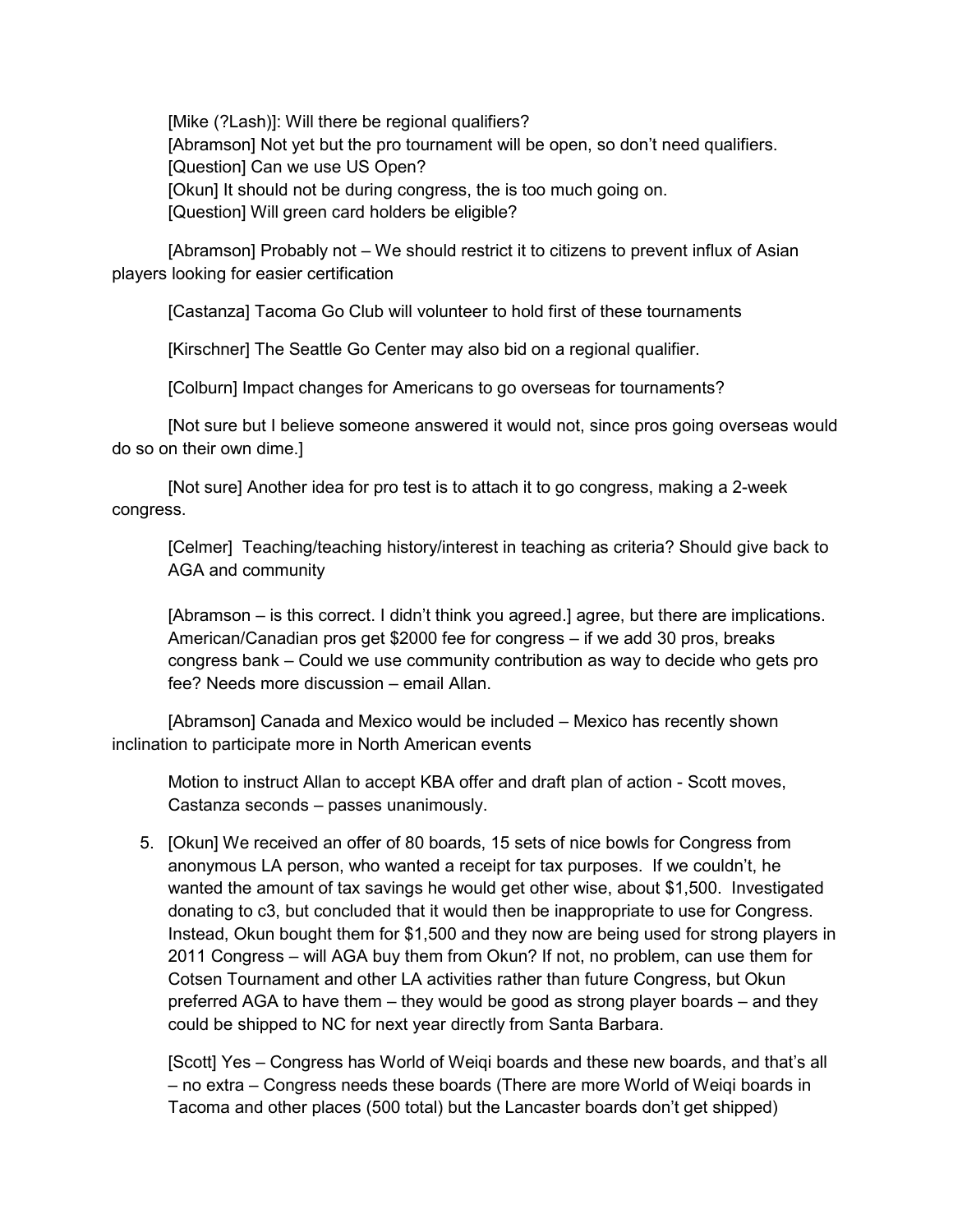[Kirschner] The expectation is that each Congress pays shipping 1 direction and storage for 1 year.

[Kolb] Do we need to approve separate \$1,500 item?

[Abramson] Yes \$1,500 to equipment budget – money from reserves. The board needs a motion to amend budget by \$1,500.

 [Castanza] Reserves have been depleted over the years, Mind Sports Games and other items, small reserves compared to earlier years . Not sure money from reserves is good idea, rather re-budget other places.

[Abramson] Well over \$100,000 in unrestricted reserves. The surplus this year has made up previous deficits. We are optimistic about getting sponsorship this year and can also appeal to membership.

Kolb moves to amend budget to allow \$1,500 for boards; Scott seconds.

[Castanza]: Out of reserves or budget transfers?

[Abramson] Recommend out of reserves. Early to move things around in the budget, will see how things go and make adjustments. Castanza and Kolb move to amend the motion to clarify that the money will come from reserves. All in favor, except Okun abstains. Motion Passes.

6. –Zimmerman and Bridges.

[Abramson] Sam & Karen Zimmerman announced intent to phase out of handling membership database – Chris has prepared a trophy and we are considering further recognition, compensation or other tangible recognition. The board has already formally thanked them at last meeting.

 Adam Bridges served four years as treasurer. Roy schmidt has agreed to take on position – transitioning now, position continues through September – board has suggested extending membership for as long as he was treasurer (4-5 year extension). Other options are being considered.

[Castanza]: How to recognize past presidents. A past presidents' dinner hosted yearly?

 [Lash]: Why? Would have to do it for all past officers – [Benson agrees] – Don't establish precedent; a plaque or board is fine

 [Okun] Treasurer position is different from other officer roles. Nothing to do with go, no reward except for pleasure of bookkeeping. Recognition of contribution is appropriate.

7. [Celmer] With surplus equipment, is it time to get back into equipment business?

[Lash] should work on getting back boards that have disappeared into clubs across the country – reestablish signing for equipment? – not opposed to equipment business, but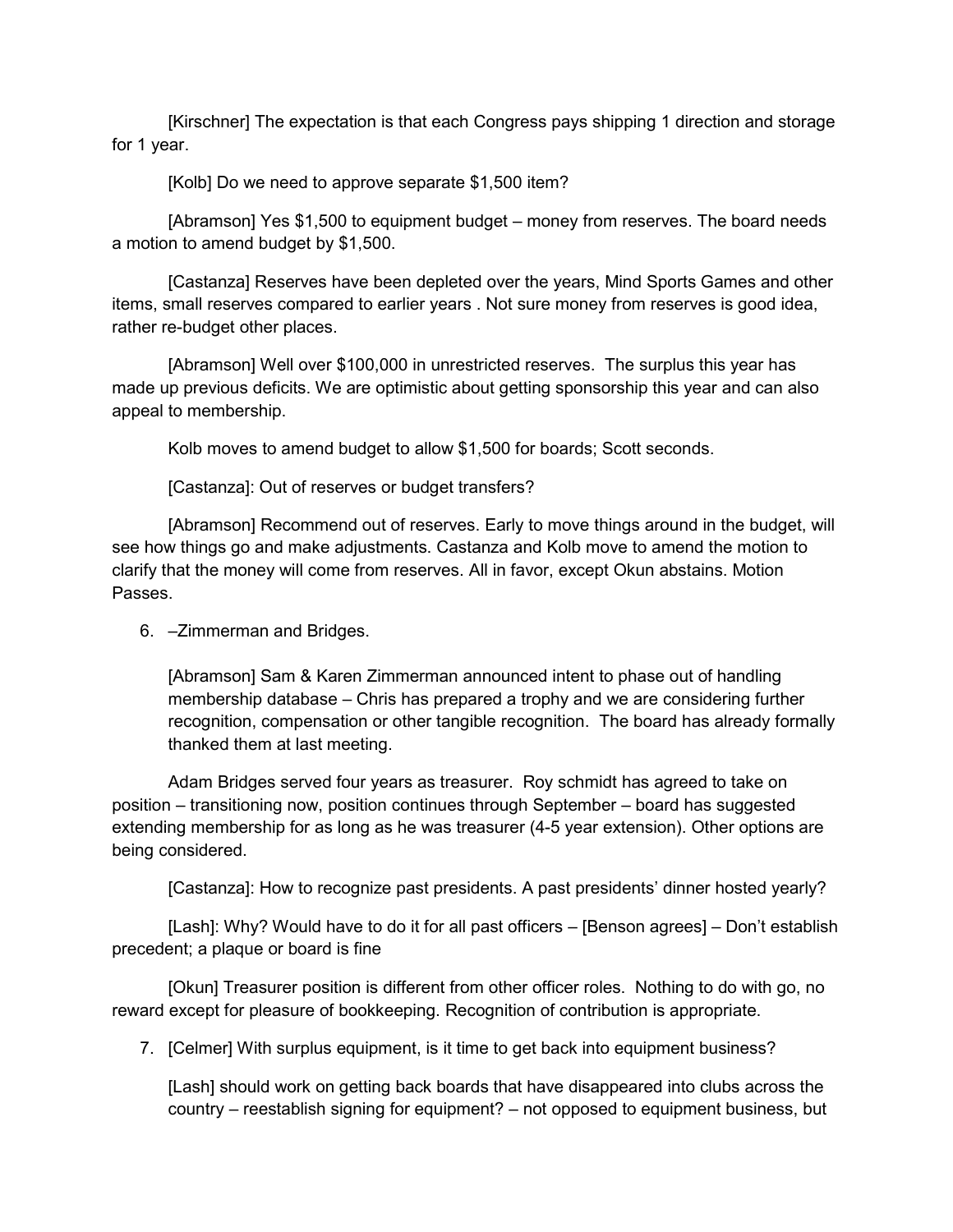equipment has to come from somewhere, is expense – let's look at internal resources first.

 [Okun] There is no single inventory of equipment – should have list, including what is where/has been loaned to whom.

[Abramson] When warehouse moved, good inventory was made – shouldn't be too difficult to make a full and current one – not enough to go back into business of shipping equipment to clubs – opposed – significant overhead costs –

[Celmer] Perhaps starter sets?

[Benson] Do we want to compete with vendors in providing full-sized equipment? AGA will have to order new equipment at some point – Chinese source for cheap sets, could make order 3000 instead of 1000 – but need to decide how to service chapters vs. schools vs. how to exist in relation to vendors

[Lash] World of Weiqi boards were free (special promotion)

[Okun] Would chapters be ok with the boards we have in LA?

[Scott] Yes – they just want boards to play on.

[Lash] Yes – more transportable. Capters also feel they don't get much out of membership

 Castanza moves that we take 400 sets (World of Weiqi) at drop points throughout US, in storage and draw on them when chapters need cheap sets

[Scott] Disagrees. If we do that, then congress has no boards – all we have are the ones we are using for this congress

[Abramson]: Reluctant to get into that business – Does not agree that AGA should be responsible for providing equipment to chapters, especially when it would undercut vendors.

 [Scott]. Spent four weeks visiting 30 clubs in 13 states last year – general consensus was: what do we get from AGA? Where can I get stuff? Why should my members join? Many people are trying to start/restart clubs, but need equipment – need help with that when membership is still small.

[Okun]: Make old business for next meeting?

[Castanza] Ok

[Scott] Give one board for becoming chapter? One board per five years as chapter?

8. Timeliness of agenda. Board members have been getting agenda sometime in 3-30 hours before meeting – need agenda earlier – tell Andy when deadline is and who should get notice (website? Among us?)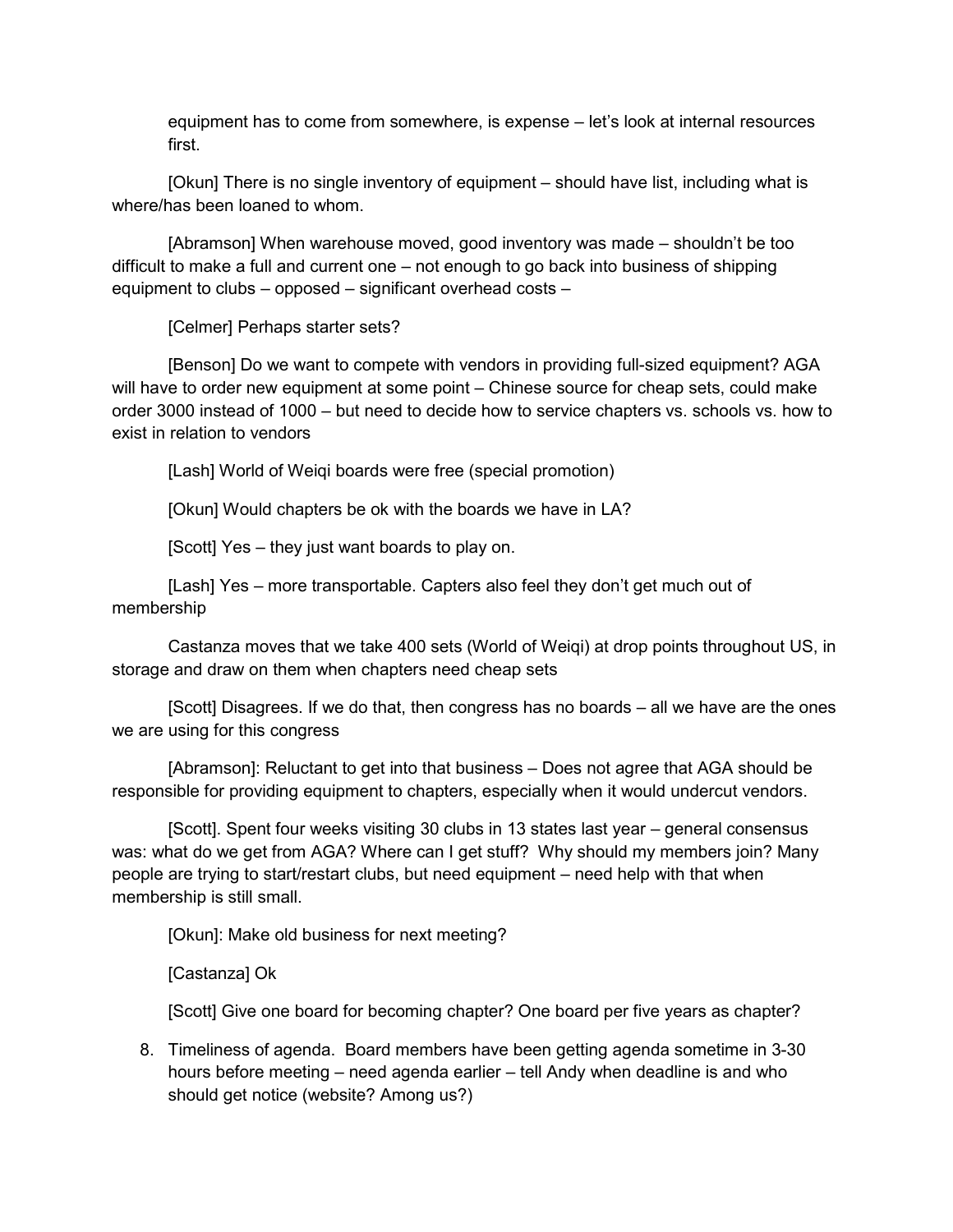[Kirschner] Is that in bylaws? [Okun] I don't think so. [Benson] In the by-laws is two week notice for annual meeting

[Celmer]: 1 week?

[Scott] Earlier than 7 days, no one will be ready to discuss new business – publish agenda and chapters list same way as minutes? [Abramson]: send notices to chapters?

[Lash] yes to chapters.

 [Okun] So advance notice of agenda 7 days prior to meeting – proposed agenda Gordon moved, Lisa seconded – unanimous

9. Cataloguing of board actions & documents. [Okun] Gordon suggested numbering system  $-$  year/date of action  $-$  formal book  $-1+$ officers going back and documenting past actions – get a volunteer?

[Gross] Do we have archive?

[Okun]: Minutes only.

Castanza volunteers, Abramson will help. Documenting policies still effective

[Abramson] – Easy to index by date, harder to organize by (date? topic?)

[Scott] Can we make it sortable in that way on website? Concerned with retrievability

[Castanza] Would use the Board Policy, BP, Administrative Regulation, AR, and Exhibits, E, cataloguing system I instituted with the proposed board policies & date - not to *supplant* but to *supplement* bylaws.

[Okun]: no action needed.

10. Go camp.

[Abramson] Latest news not good – reported loss of nearly \$4000 – about 15 participants when 20 was break even (how do 5 students make \$4000 difference? Needs investigation) - \$2000 to be split between AGF and AGA.

[Barchilon] When deciding whether to cancel camp at 14 students AGF had decided to cover \$1800.

[Abramson] The last 3-4 go camps have lost money – envisioned as break evens, but aren't. Some of the benefits – encouraging kids to get to know each other, have fun – happen at go congress – go camp as separate item not as urgently needed – several directions to go in, further discussion at AGF meeting – In response to Barchilon's argument, should no longer guarantee go camp – if there are camps or organizers who want to try holding camps, etc., ok  $-$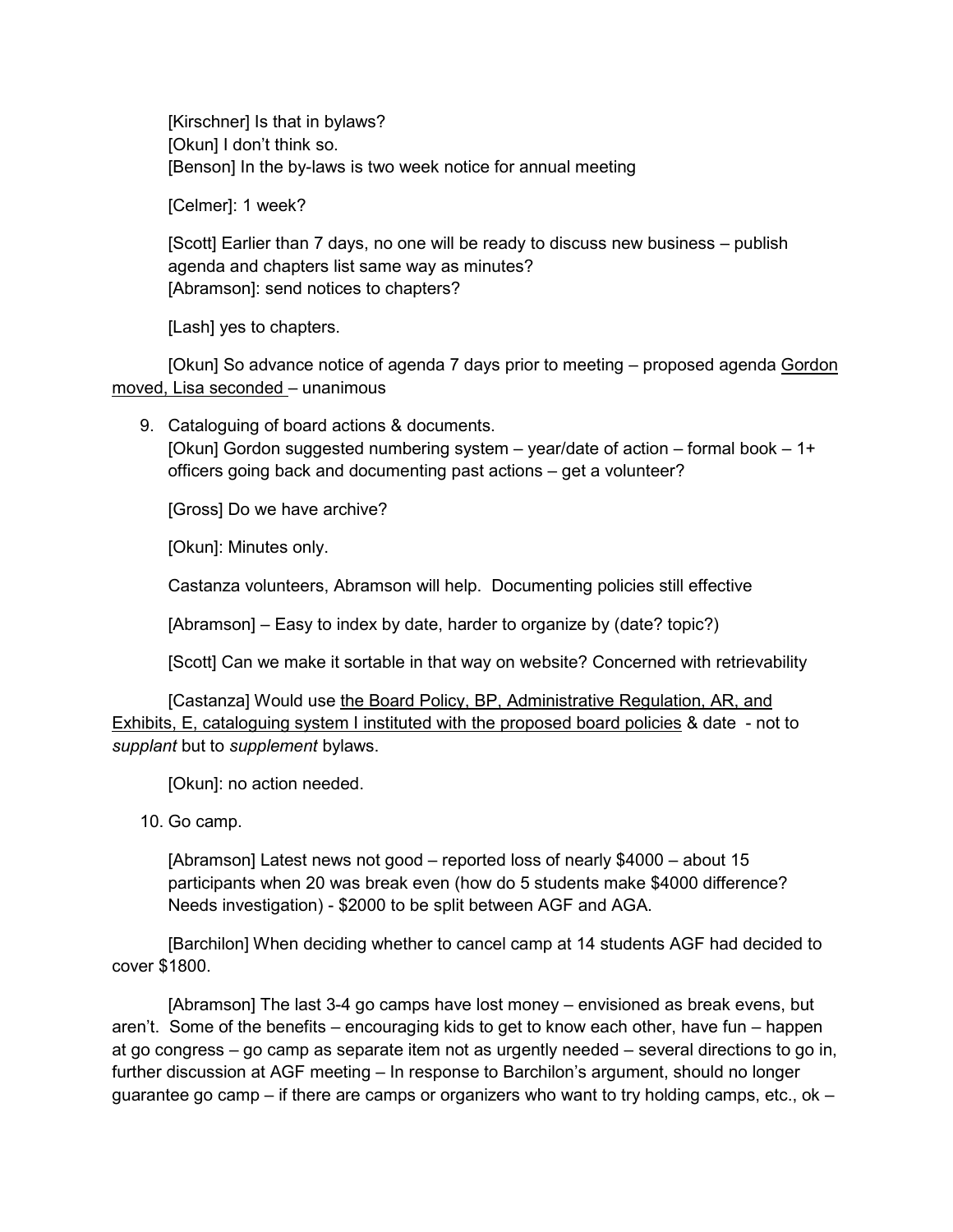but needs to be budgeted separately by congress or freestanding organizations – AGA will not back if there is a loss

[Scott] if there is a gain, it would go to whom? – organizers? – scholarships?

[Abramson] Make deadlines strict - if people haven't paid to attend by May/June, camp is cancelled.

[Benson] Scholarships have recently gone to kids who have participated in certain events and are need-based as determined by essay – lots of donations, but those are not enough

[Abramson] Further discussion at AGF meeting.

[Barchilon]: 2012 congress at site used for summer camps – could easily attach a camp to that event – informally: who thinks we should continue trying to organize camps?

[Okun] Yes but AGA should not underwrite.

[Scott] There is a good potential organizer for next year – if he is willing, then yes.

[Castanza]. Agree with Scott – previous go camps in Pacific Northwest – Jiang Mingjiu would come, and others – a way for kids to learn from practicing pros – that contact is important part of go camp especially if we are trying to get pros from this generation.

[Scott] More oversight, advertising – in favor of camps, but not in favor of AGA covering losses.

## 11. Taps proposal.

[Abramson] Thomas Hsiang (international VP) notes that prizes are getting bigger in international competitions – Mind Sports Games, etc. and wants AGA to tap prize money at 20%

[Abramson (please check)] should be floor under which we don't tap – irritating – floor should be  $\sim$  \$2000 (or \$1000) – Thomas found out that for next mind games, European go federation will tap 50%. This has been accepted by European players and pros – Feng Yun wrote an e-mail very strongly against this – Mingjiu also strongly against (history of irritation between AGA and these two something to take into consideration) – Asian organizations tap, but there is precedent there. There are those strongly in favor and those strongly against – online survey to find out opinions?

[Benson] Is Feng Yun/Mingjiu's objection to tap or to 50%?

[Abramson] They are objecting to tap.

[Castanza] Asian organizations are funded by government – ours are not – their system is totally different and not necessarily a legitimate precedent for us to follow.

[Abramson] This is an informational item – continue at next meeting – Abramson will gather information and report to board.